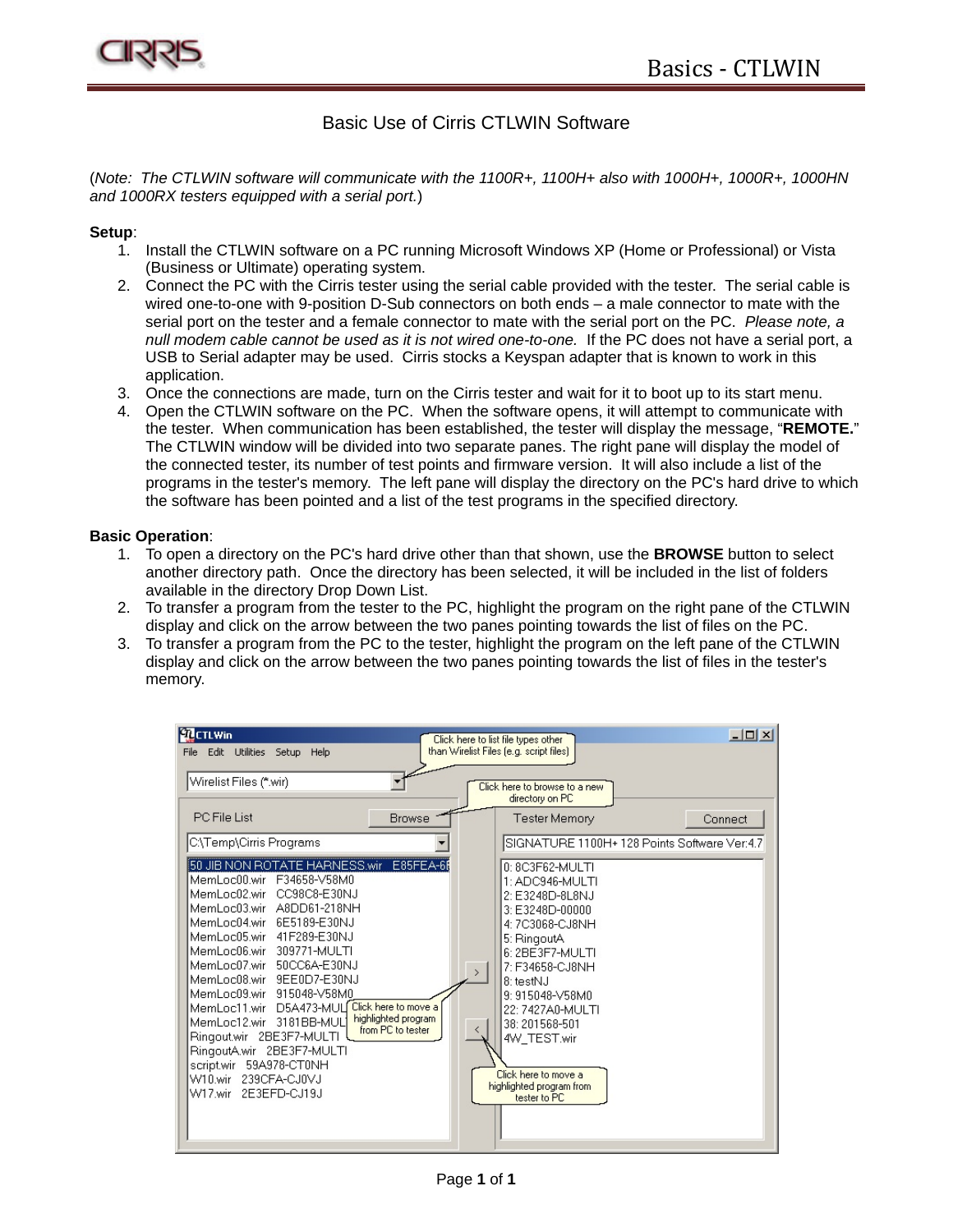

## **Basic Wirelist Editing**:

- 1. Open a program that is located on the PC hard drive by double clicking on the name of the Wirelist in the list of files.
- 2. You will be asked to choose the model of the tester for which the program is intended. The software needs to know this information in order to apply the appropriate syntax check.

| <b>Syntax Check Tester Type</b>                                               |  |  |  |  |
|-------------------------------------------------------------------------------|--|--|--|--|
| Select tester type for syntax check                                           |  |  |  |  |
| 1000R+ Version K - 1024 points<br>1000R+/1000RX<br>1000H+<br>1100R+<br>1100H+ |  |  |  |  |
| Touch1<br>OK                                                                  |  |  |  |  |

3. After selecting the tester type and selecting **OK**, the File Edit window will open.

| <b>D</b> File Edit                                                                                                                                                                                                                                                                                                                         | $ \Box$ $\times$ |
|--------------------------------------------------------------------------------------------------------------------------------------------------------------------------------------------------------------------------------------------------------------------------------------------------------------------------------------------|------------------|
| Edit Utilities<br>File<br>Help                                                                                                                                                                                                                                                                                                             |                  |
| Cable description following required asterisk character.<br>16045°∦'<br>Can be edited. Max length 16 characters.                                                                                                                                                                                                                           |                  |
| (0372A4-CJ19J<br>Cable signature assigned by tester<br>following opening parenthesis signifying                                                                                                                                                                                                                                            |                  |
| J1 910693<br>the beginning of the test program.<br>J3 910693                                                                                                                                                                                                                                                                               |                  |
| J5 910693<br>Location & signature of<br>J7 910693<br>adapters. Can be edited, but<br>must match test setup.                                                                                                                                                                                                                                |                  |
| CONNECTION RESIS 2.0 ohm<br>LV INSULATION RESIS 5.00 K ohm<br>HIPOT VOLTAGE 500 V<br>Test parameters. Can be edited,<br>INSULATION RESIS 5.00 M ohm<br>but must match capabilities of<br>HIPOT DURATION .1 SEC<br>tester & selections available<br>through tester interface.<br>HIPOT SOAK TIME .01 SEC<br>APPLY HIPOT TO ALL ADAPTER PINS |                  |
| J1A001 J3B003 J1B032 J7B020<br>J1A002 J3B004 J1B023 J7B019<br>3<br>J1A003 J3B001<br>J1A004 J3B002<br>4<br>J1A005 J3B005 J3A017 J7B018<br>5                                                                                                                                                                                                 |                  |
| J1A012 J3B006<br>6<br>Connections listing. Net<br>J1A020 J3B007 J3A010 J7B016<br>number followed by points in<br>J1A029 J3B008<br>net. Can be edited.<br>8<br>J1B005 J3B009<br>9<br>J1B008 J3B010<br>10<br>J1A010 J3B012<br>l11<br>12<br>J1A031 J3B011<br>13<br>J1A032 J3B014                                                              |                  |
| 14<br>J1A030 J3B015<br>J3A005 J3B016<br>15<br>116<br>J1B007 J3B017                                                                                                                                                                                                                                                                         |                  |
| No Error<br>5045861.wir<br>1:1                                                                                                                                                                                                                                                                                                             |                  |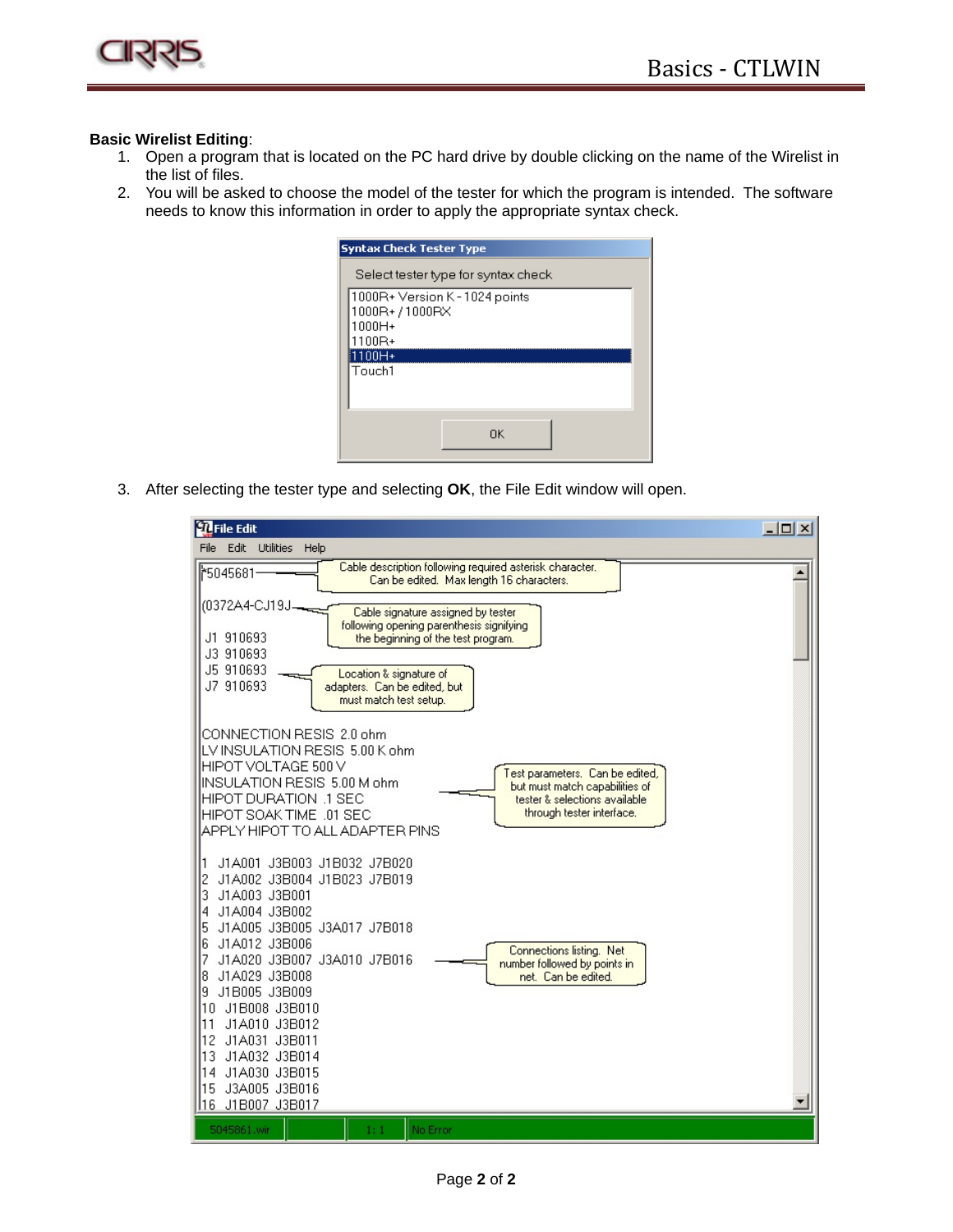

4. Editing – Adding a test program description

A test program description can be added to the first line of the Wirelist file. The proper syntax is the asterisk character "\*" followed by the test program description with no spaces. The maximum allowable length is sixteen characters. The program description is referenced by the 1100 and Touch1 testers when loading a test program from tester memory.

5. Editing - Adding a LABELS section:

CTLWIN is commonly used to add a LABELS section to a Wirelist. The descriptions used by the tester to identify test points are determined by the adapters being used. If the default descriptions are not adequate, adding a LABELS section will convert the default descriptions to labels that use preferred terminology. The Label section of the program is a simple listing that associates the default point identifications with their preferred labels and allows errors to be reported in terminology that makes the most sense to test operators.

Rules for labels:

- The proper syntax for a label is the default description follow by a space, the equals "=" sign, a space and finally the label.
- Labels can include only the characters A-Z, a-z, 0-9, "\_" (underscore), "." (period), "-" (hyphen) and "," (comma). No spaces are allowed.
- Custom labels starting with the letter "J" are not allowed. Suggestion: Start the label with an underscore "\_" (e.g. "\_J-1").
- It's not necessary to include labels for all pins in each adapter. However, if an error occurs to a pin without a custom label, the default label will be used in the error description.
- The Maximum label length for the 1000R+ and the 1000RX is 6 characters. The maximum label length for the 1100R+ and 1100H+ is 16 characters. The Maximum label length for the Touch1 is 32 characters.

| <b>D</b> File Edit                                                                                                                                                                                                                                                                                                                                                                                                                                                                                                                                                                                                                                                                                                                                 | $-12X$           |
|----------------------------------------------------------------------------------------------------------------------------------------------------------------------------------------------------------------------------------------------------------------------------------------------------------------------------------------------------------------------------------------------------------------------------------------------------------------------------------------------------------------------------------------------------------------------------------------------------------------------------------------------------------------------------------------------------------------------------------------------------|------------------|
| File Edit Utilities Help                                                                                                                                                                                                                                                                                                                                                                                                                                                                                                                                                                                                                                                                                                                           |                  |
| 8 J1A009 J1B009<br>9 J1A006 J1B006<br>10 J1A016 J1B016<br>11 J1A015 J1A019 J1B015 J1B019<br>Section header -<br>required.<br>LABELS-<br>$J1A001 = P1-A$<br>J1A002 = P1-B<br>J1A003 = P1-C<br>J1A004 = P1-D<br>J1A005 = P1-E<br>J1A006 = P1-F<br>Labels - default description<br>$J1A009 = P1-J$<br>followed by "=" then new<br>J1A012 = P1-M<br>label description.<br>$J1A014 = P1-P$<br>$J1A015 = P1-R$<br>$J1A016 = P1-S$<br>J1A019 = P1-Backshell<br>$J1B001 = P2-A$<br>J1B002 = P2-B<br>J1B003 = P2-C<br>$J1B004 = P2-D$<br>J1B005 = P2-E<br>J1B006 = P2-F<br>$J1B009 = P2-J$<br>J1B012 = P2-M<br>$J1B014 = P2 - P$<br>J1B015 = P2-R ShieldCarry<br>J1B016 = P2-S<br>J1B019 = P2-Backshell<br>Closing parenthesis<br>signifying the end of the | $\blacktriangle$ |
| test program                                                                                                                                                                                                                                                                                                                                                                                                                                                                                                                                                                                                                                                                                                                                       |                  |
| No Error<br>11Hsmpl.wir<br>Modified<br>1:2                                                                                                                                                                                                                                                                                                                                                                                                                                                                                                                                                                                                                                                                                                         |                  |